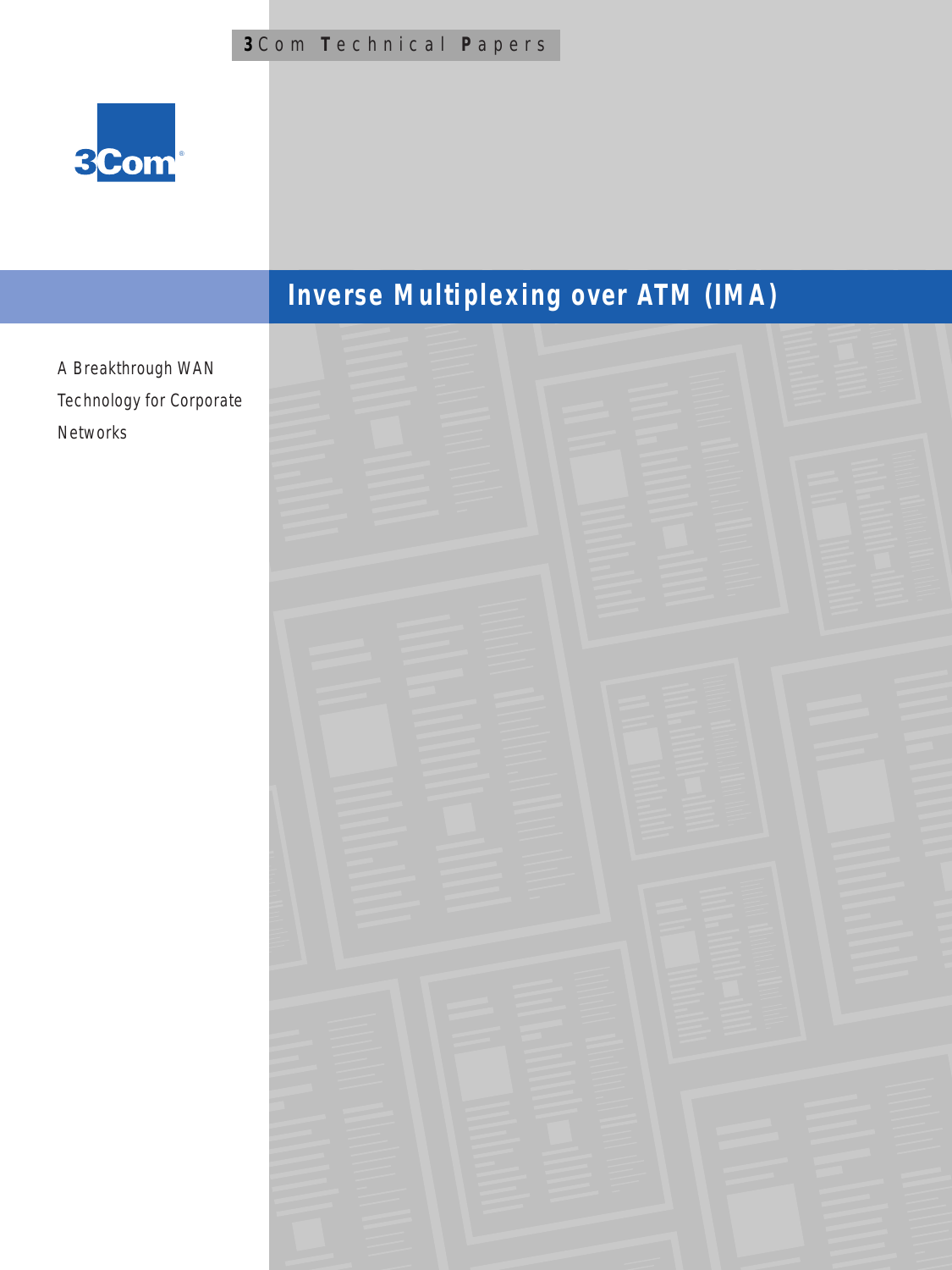| <b>Inverse Multiplexing over ATM (IMA):</b><br>A Breakthrough WAN Technology for Corporate Networks |                |
|-----------------------------------------------------------------------------------------------------|----------------|
| <b>Contents</b>                                                                                     |                |
| ATM Across the WAN: Changing the Nature of Networking                                               | $\overline{c}$ |
| ATM Benefits in the WAN                                                                             | 3              |
| Identifying the ATM WAN Barrier                                                                     | 3              |
| Enter IMA: Affordable, Accessible ATM for the WAN                                                   | $\overline{4}$ |
| <b>IMA Advantages (Box)</b>                                                                         | 5              |
| How Does IMA Work?                                                                                  | 5              |
| Getting the Most Out of IMA                                                                         | 6              |
| Characteristics of a Successful IMA Solution (Box)                                                  | 7              |
| 3Com Provides Robust, Standards-Based IMA Products                                                  | 7              |
| The Benefits of 3Com's PathBuilder WAN Switch Products                                              | 8              |
| How 3Com Delivers a Successful IMA Solution (Box)                                                   | 10             |
| Voice and Video Networking over ATM (Box)                                                           | 10             |
| Conclusion                                                                                          | 10             |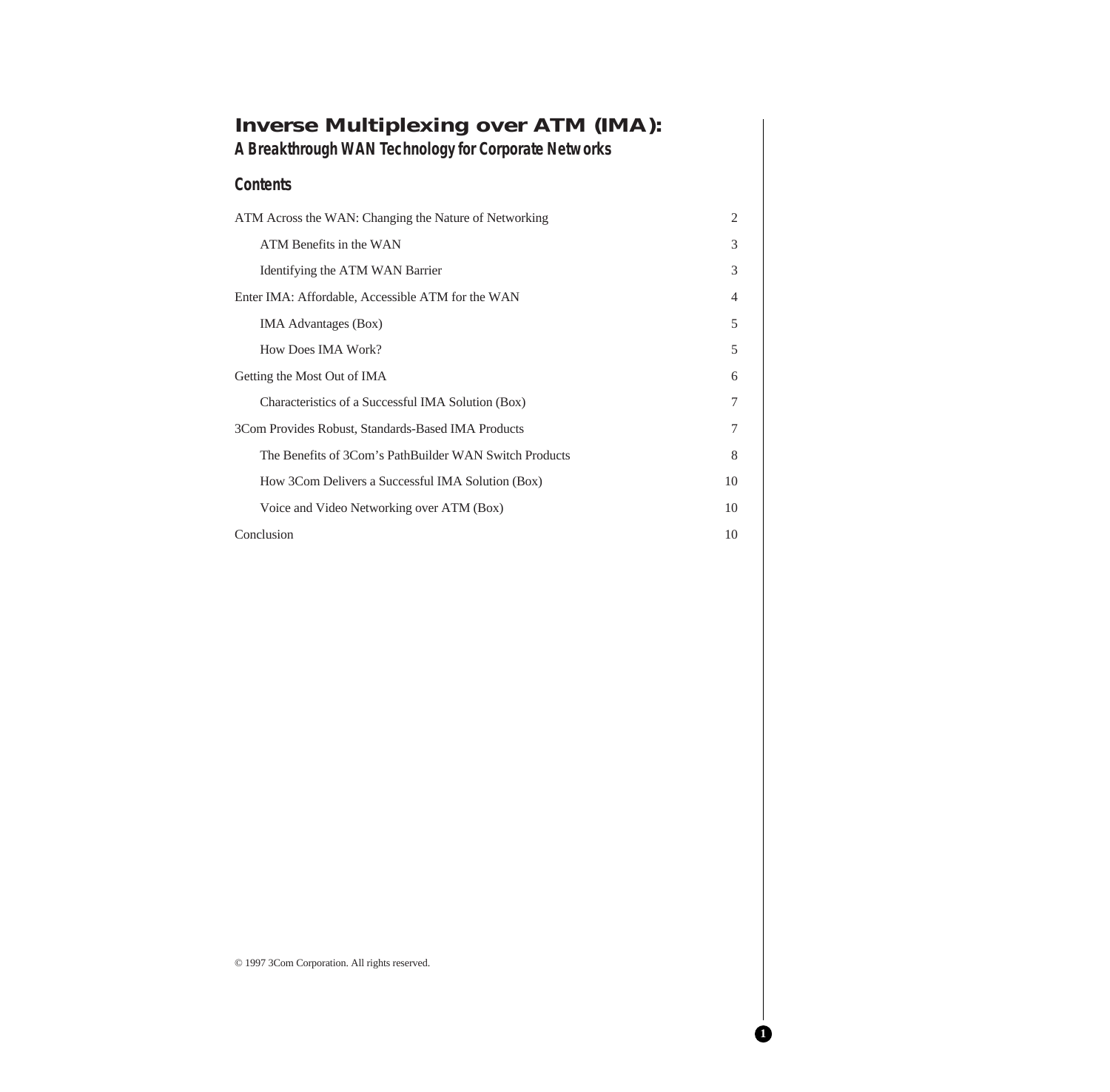Randy Brumfield is director of product marketing in 3Com's broadband access division with responsibility for developing and executing product planning activities and supporting strategic business partnerships. Randy has more than 12 years of experience in the networking industry. Prior to joining 3Com, he led successful base business and broadband product management initiatives at ADC Kentrox and Larscom Corporation.

# **Inverse Multiplexing over ATM (IMA)**

# **A Breakthrough WAN Technology for Corporate Networks**

#### **By Randy Brumfield**

*Asynchronous Transfer Mode (ATM) has compelling business benefits as a WAN technology and is on a steep growth curve both in public carrier networks and in private organizations with requirements for networking voice, video, and data traffic. As enterprises require greater WAN access in support of high-volume traffic, however, they have been faced with either paying for T3/E3 links that they often could not fully utilize, or adding more T1/E1 access lines, creating multiple parallel networks.*

*Inverse Multiplexing over ATM (IMA) offers a solution to this dilemma. IMA is a breakthrough standard that enables "rightsizing" and "right-pricing" of enterprise access solutions for organizations with low- to mid-range WAN traffic requirements, and offers the benefits of ATM's quality of service (QoS) and statistical bandwidth optimization capabilities. IMA divides an aggregate stream of ATM cells across multiple T1/E1 WAN links on a cell-by-cell basis—hence the name "inverse multiplexing." In combination with ATM, IMA simplifies and reduces WAN cost of ownership through traffic consolidation, while ensuring fault tolerance through traffic management and link control. The sum of these benefits lowers costs in many ways, directly impacting the corporate financial bottom line. In short, with ATM and IMA, the enterprise WAN becomes a more efficient multiservices tool for carrying voice, video, and data.*

*This paper is intended for the network executive who needs to secure cost-effective WAN solutions for his or her organization. It surveys the benefits of ATM in the WAN, and reviews the cost barriers prior to the implementation of IMA. It then describes how IMA brings new cost effectiveness and functionality to ATM deployment across the WAN and explains the basic workings of IMA technology. The paper outlines several criteria for selection of IMA solutions and provides an*

*overview of 3Com products that use IMA, with application examples. Finally, the paper describes 3Com's strategy to further develop IMA solutions for enterprise networking across the WAN.*

# **ATM Across the WAN: Changing the Nature of Networking**

What are the challenges today for enterprise network managers seeking to maximize the effectiveness of their wide area networks? Among the steepest: conquering complexity and reducing cost. With a growing number of remote offices to be linked to central sites, and with the explosive growth of online services and corporate intranets, extranets, and Internet access, businesses are depending on increased bandwidth for WAN access more than ever before to carry out their daily operations. In addition, the increasing data bandwidth requirements and unforgiving delay constraints of real-time, interactive applications such as video streaming, group videoconferencing, and telephony make it imperative that WAN links be as resilient and easy to manage as possible.

Over the past several years, Asynchronous Transfer Mode (ATM) has emerged as a technology of choice for reducing the complexity of WAN communications. A proven workhorse in LAN backbones, ATM offers many important benefits that leverage to the WAN. Among them are speed, scalability, traffic management, and the ability to integrate LAN and WAN functions, binding voice, video, and data onto a single uniform protocol and design.

Inverse Multiplexing over ATM (IMA), a User-to-Network Interface (UNI) standard approved by the ATM Forum in 1997, raises ATM to an even higher level of WAN functionality and flexibility. In a nutshell, IMA specifies a transmission method in which ATM cells are fanned across several T1/E1 lines, then reassembled at the receiving end without loss of original ATM cell order. By enabling consolidated transport of the ATM protocol over cost-effective T1 and E1 lines, IMA extends ATM to all portions of the WAN, not just to locations where traffic is very high. Effectively, IMA delivers ATM to the masses.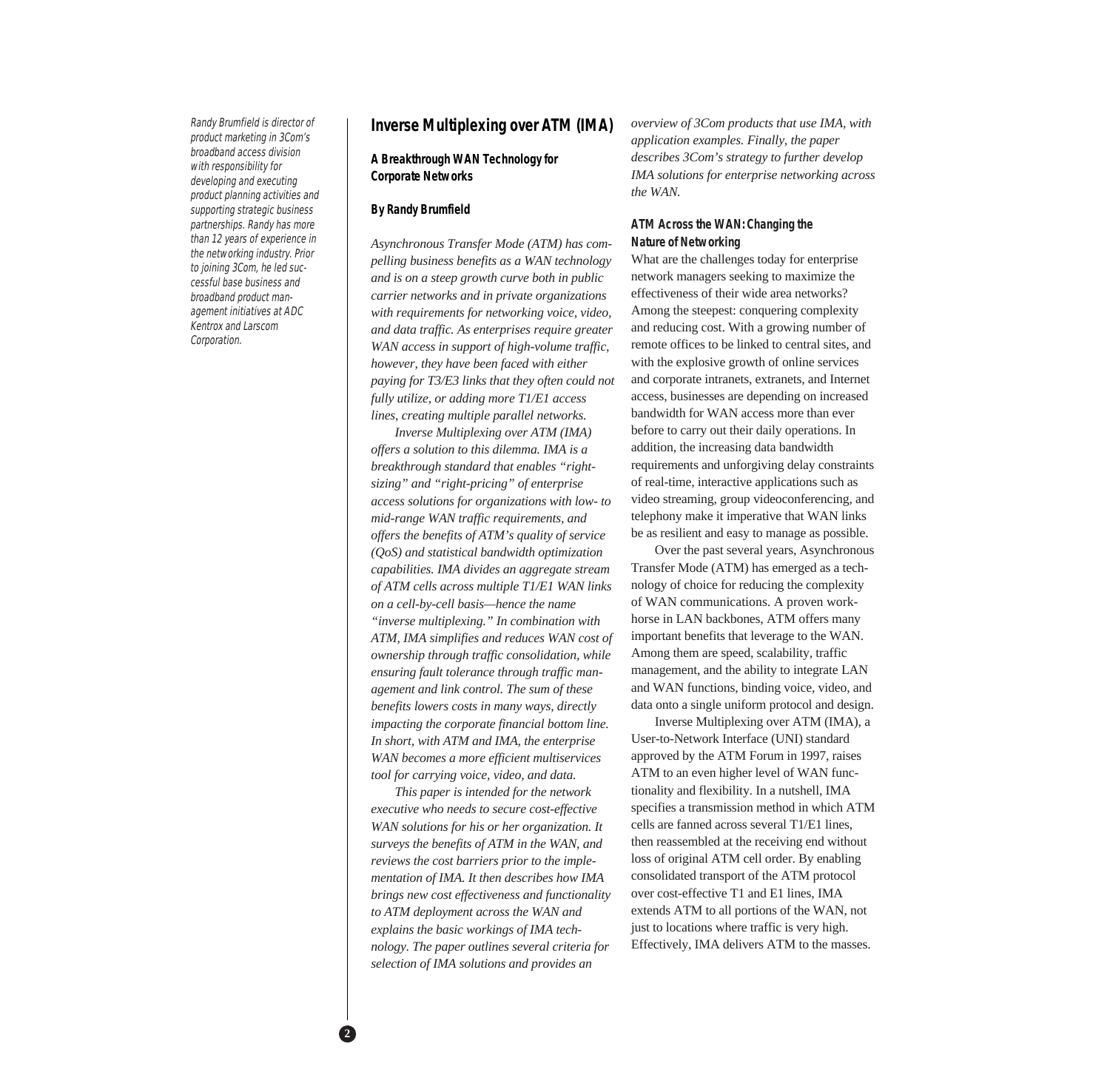#### **ATM Benefits in the WAN**

You could think of IMA as the previously unknown factor that adds cost effectiveness into the ATM WAN equation. And because the result equals ATM benefits for all WAN users, not just those with very high traffic loads, it's worthwhile to quickly review ATM's WAN benefits.

- *Highly scalable bandwidth.* ATM's biggest claim to fame is its speed—from  $\leq 1.544$ Mbps to gigabit ranges, with 1.2 Gbps (SONET OC-12) as the maximum customer premise bandwidth available. The benefit: incremental costs for incremental bandwidth, resulting in increased efficiency on hightraffic WAN links and an opportunity to "right-size" bandwidth needs even to very high user demand.
- *Network simplification through consolidation.* ATM is the answer for combining applications that traditionally required different networks because of the different transport requirements of their traffic. This in turn lets network planners stop the proliferation of complex parallel networks: for example; one carrying data, another carrying voice, and another carrying video. ATM's ability to consolidate all types of traffic onto a single WAN link greatly reduces complexity, and simplifies network management by eliminating these separately managed lines.
- *Bandwidth efficiency.* Consolidation of diverse traffic types also lets network managers with high volumes of traffic fully utilize high-speed WAN links, instead of partially filling separate links with different types of traffic.
- *Quality of service.* ATM offers bandwidth allocation based on user-defined needs and prioritization, as well as load sharing of multiple technology types for guaranteed quality of service (QoS). ATM's traffic management controls enable seamless integration of voice, video, and data while providing the separate management techniques required by each type of traffic.
- *Open connectivity.* Because ATM is not based on a specific type of physical transport, it is compatible with all currently

deployed physical networks. It can be transported over twisted pair, coax, and fiber optics. And since ATM is a standard rather than a proprietary protocol, it can run on any vendor's standards-compliant products or be purchased from any carrier.

- *Excellent fault tolerance.* ATM networks can be built with very high levels of fault tolerance at relatively low cost. IMA, for example, allows for load sharing and maximum network uptime.
- *ATM infrastructure availability.* Service providers have invested heavily in the ATM infrastructure for reasons similar to those of enterprises: consolidation of traffic/backbones, better bandwidth utilization, and so on. ATM can also be deployed as a private network built from leased lines such as T1/E1, T3/E3, or OC-3/STM-1.

Taken in sum, ATM's capabilities scalable bandwidth, network simplification, bandwidth efficiency, guaranteed QoS, open connectivity, fault tolerance, and infrastructure availability—make it invaluable for corporate WANs. ATM is also a stable WAN technology with an extensive public infrastructure. Up until now, the primary barrier to securing ATM benefits in the WAN has been the limited availability of carrier service.

#### **Identifying the ATM WAN Barrier**

Despite all the benefits provided by ATM, the biggest deterrent to its deployment across the WAN has been a narrow choice of ATM WAN transmission speeds and the gap between lowand mid-range services. This results in a cost structure that has made it difficult for the majority of businesses to "right-size" the number of WAN circuits to their network needs. Let's look at the options that were available to network planners prior to the development of IMA technology.

**Option 1: T1/E1.** At 1.544/2.048 Mbps, T1/E1 lines are cost effective and widely accessible. But at the edge of the network, moving out to the WAN, a significant portion of businesses need to scale beyond a single T1/E1 link—especially with higher-speed LAN technologies, soon to include Gigabit

## **Acronyms and Abbreviations**

**AAL** ATM adaptation layer

**ATM** Asynchronous Transfer Mode

**ICP** IMA Control Protocol

**IMA** Inverse Multiplexing over ATM

**MIB** management information base

**QoS** quality of service

**SNMP** Simple Network Management Protocol

**SONET** Synchronous Optical Network

**UNI** User-to-Network Interface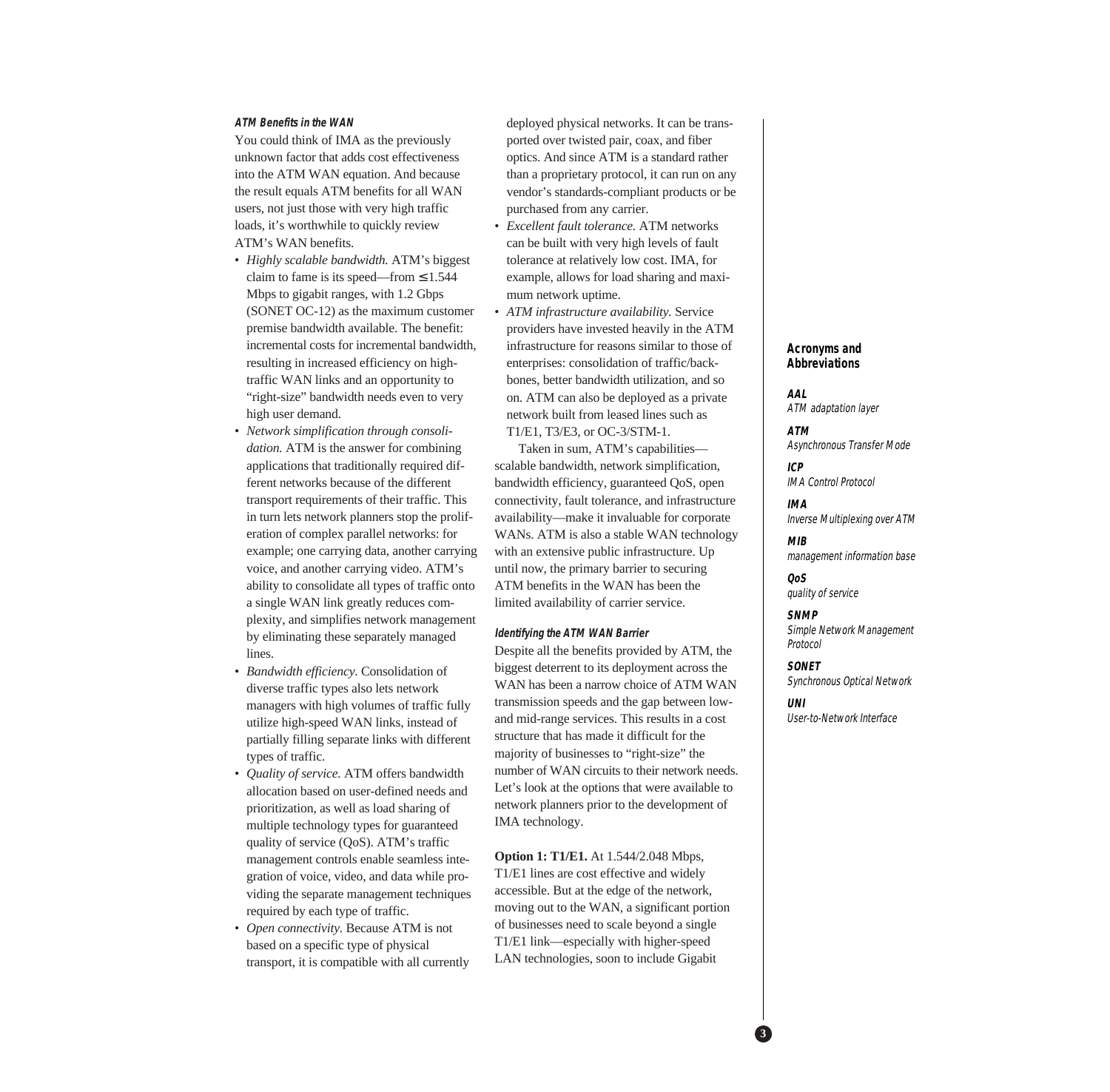

**Figure 1.** T1/E1 and T3/E3 Price Point Crossover

Ethernet, which will put increasing bandwidth pressure on WAN links.

**Option 2**: **T3/E3**. At 44.736/34.368 Mbps, or about 17 to 28 times the capacity of T1/E1, T3/E3 services are the next choice up. T3/E3 utilizes the high bandwidth capacity of ATM, but at a huge increase in price—with particularly high costs in Europe and Asia. In fact, in most cases the charges for T3/E3 services in these markets are prohibitive even to the main corporate office. What's more, T3/E3 services are not widely available. (The costs of OC-3 or STM-1 155 Mbps fiber services, where available, are also beyond the range of most corporate budgets.)

**Option 3: Incremental T1/E1.** Given the bandwidth disparity between the first two options, network planners who lack enough traffic to justify T3/E3 but whose networks have outgrown a single T1/E1 circuit must allocate WAN bandwidth in T1/E1 increments. Depending on location and carrier, multiples of T1/E1 provide a flexible, cost-effective solution for networks that require up to four or up to eight T1/E1 circuits. If an organization needs to add capacity above four or eight circuits, however, it is more cost-effective to use T3/E3 rather than purchase additional T1/E1 trunks (Figure 1). For the majority of businesses, traffic WAN bandwidth requirements lie above a single T1/E1 but below the price point crossover to T3/E3.

**4**

While this approach delivers flexible bandwidth, in terms of delivering ATM benefits to the WAN, there are severe drawbacks to using incremental T1/E1 circuits even if the price is right. Because of the relatively small capacity of each circuit, for organizations whose traffic needs surpass a single T1/E1 line, incremental T1/E1 forfeits a defining benefit of ATM: the ability to aggregate and manage traffic across circuits. And without this traffic consolidation, circuits multiply and the benefits of ATM bandwidth efficiency and network simplification are lost. (Figure 2a on page 5).

# **Enter IMA: Affordable, Accessible ATM for the WAN**

With the introduction of IMA, however, the option of incremental T1/E1 looks a great deal more attractive to organizations that have outgrown a single T1/E1 but are beneath the price point crossover to T3/E3. In fact, introducing IMA to the network entirely eliminates the drawbacks of incremental T1/E1, restoring the core ATM benefits of traffic consolidation, bandwidth efficiency, and network simplification. In addition, IMA introduces the additional benefit of improved fault tolerance through traffic management and link control.

What exactly does IMA do? As an example, IMA can take traffic from a relatively high-bandwidth connection, such as a campus ATM backbone running at 155 Mbps, and spread it across multiple T1/E1 WAN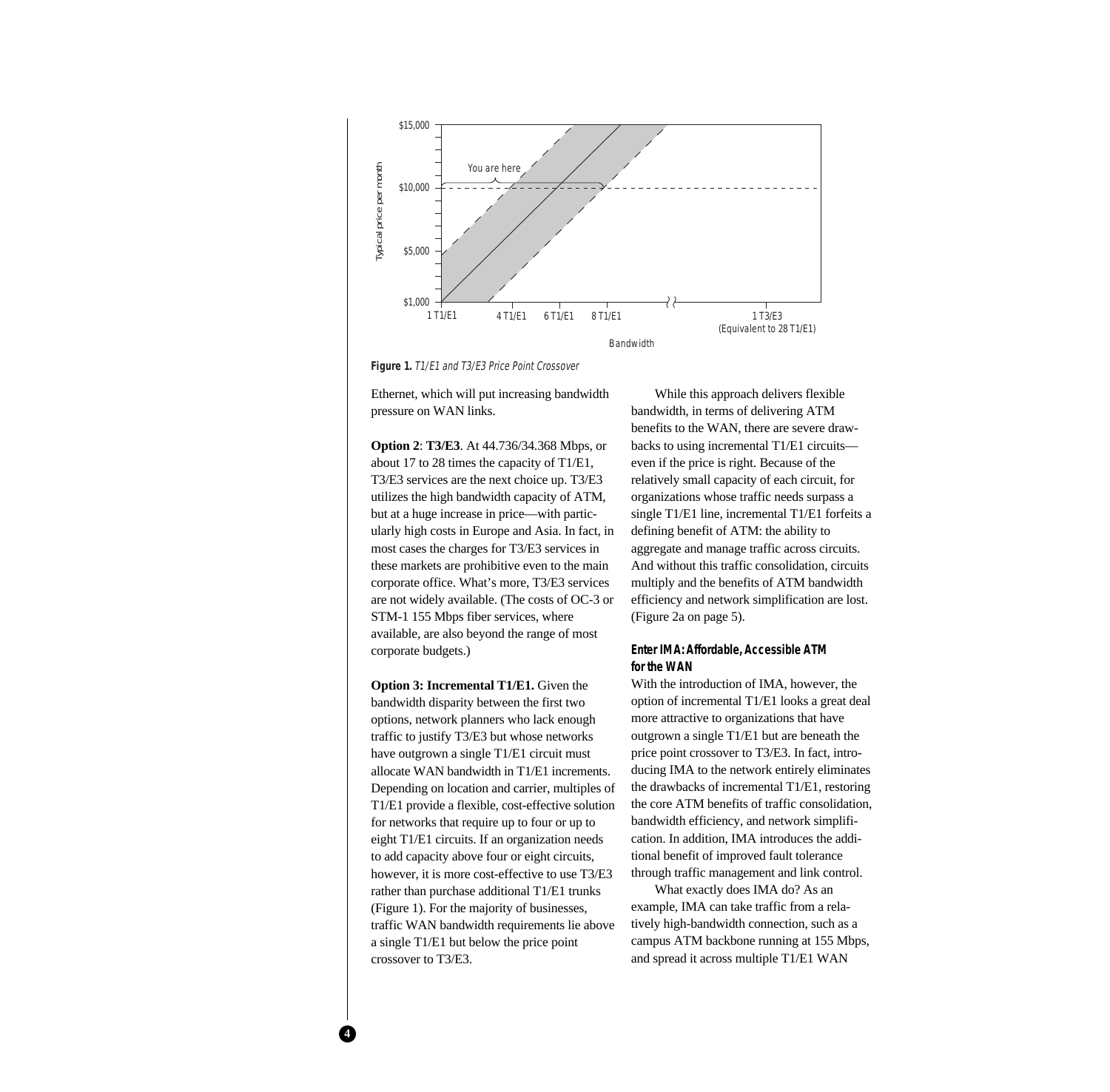

**Figure 2.** Effect of IMA on Bandwidth Allocation

circuits (Figure 2b). The aggregate bandwidth of any number of these T1/E1 lines (nxT1/E1) determines the rate of the ATM connection. IMA lets network managers utilize voice, video, and data WAN bandwidth while offering all the benefits of ATM at a more affordable T1/E1 cost. What's more, because IMA lets network planners provision bandwidth in T1/E1 increments, it is possible to increase or decrease bandwidth based on users' needs. When multiple T1/E1 circuits are multiplexed, they appear to customer equipment as one logical pipe.

#### **How Does IMA Work?**

To understand the benefits provided by IMA, it's important to understand what the standard provides and how inverse multiplexing functions. Essentially, IMA works by distributing the cells in ATM cell streams over multiple T1/E1 physical links (Figure 3 on page 6). Each link is a standard T1/E1 ATM UNI, and cells are placed on the links on a percell basis, using a cyclic round-robin approach. For example, the first cell is sent on the first T1/E1 circuit, the second on the second circuit, and so forth. Control information is also sent so that the status of each link and the quality of

# **IMA Advantages**

- Transport of a single ATM cell stream at rates between T1/E1 and T3/E3, taking advantage of cost-effective bandwidth at sub-T3/E3 rates
- Provisioning of bandwidth in T1/E1 increments, which lets network planners increase or decrease bandwidth based on need
- Bandwidth consolidation across T1/E1 link groups, leading to more efficient use of circuits
- Automatic and transparent adjustment to accommodate added/restored and deleted/failed T1/E1 links, minimizing provisioning and maintenance
- Transparent transport of the ATM layer and higher layers, which preserves cell order and ATM traffic management techniques and makes IMA compatible with the existing ATM architecture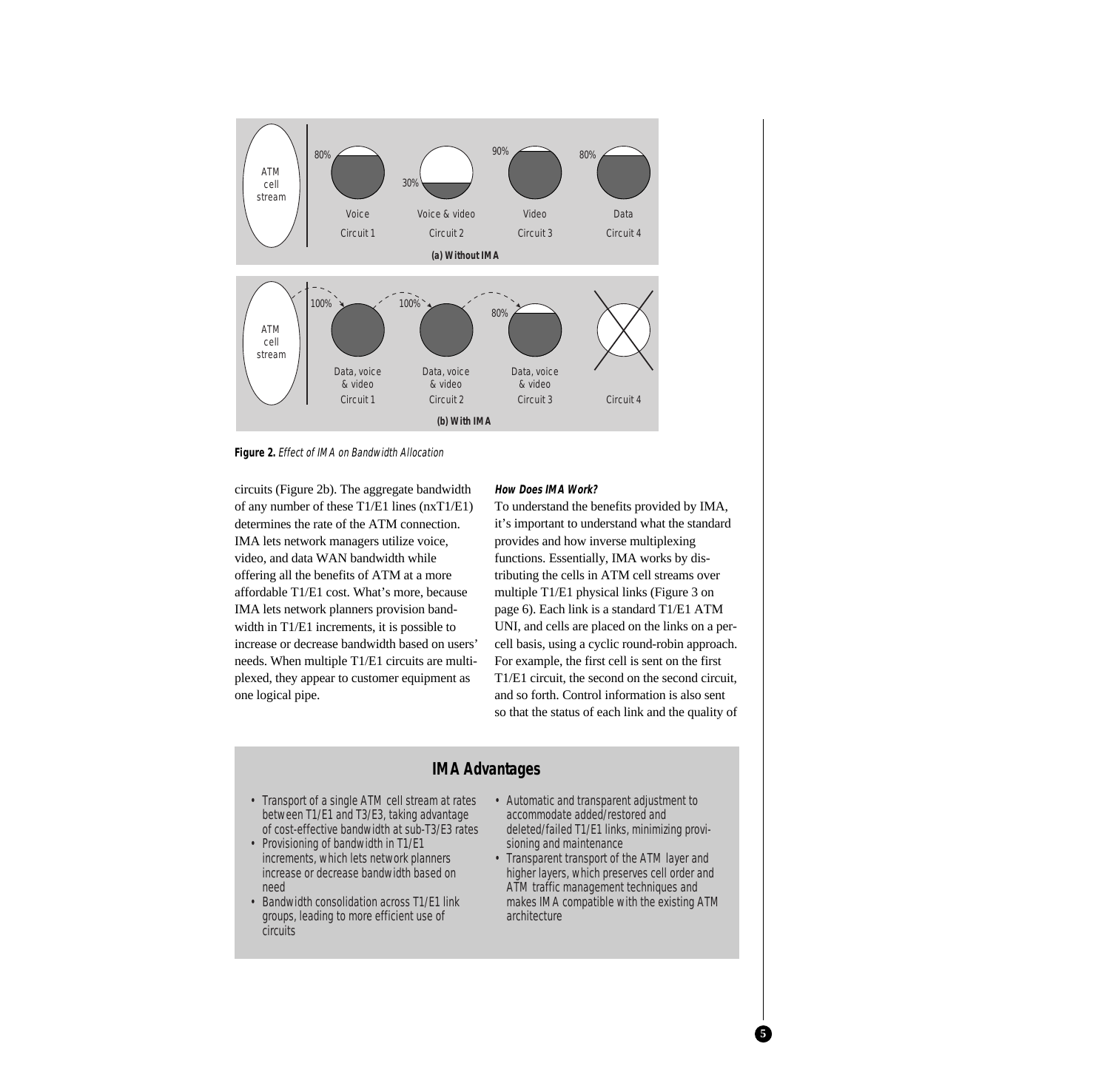

T1 = 1.544 Mbps

E1 = 2.048 Mbps

**6**

**Figure 3.** Inverse Multiplexing over ATM: The Basics

the connection can be determined and automatically corrected. Cells are then recombined by the IMA device at the receiving end of the stream.

Since the IMA access device at the receiving end requires a steady stream of cells to correctly recreate the original stream, the sending device introduces filler cells to keep the round-robin process at both ends in sync whenever there is a lull in traffic. To reduce bandwidth consumption, IMA removes idle and unassigned cells from the original stream and reinserts them at the receiving end. IMA's inverse multiplexing is transparent to the application and to the rest of the network, because cell order and format is retained and the T1/E1 delay variations within each IMA group are compensated for by software buffers in IMA equipment.

The IMA UNI is carried on top of a T1 or E1 ATM physical interface, performing inverse multiplexing using the IMA Control Protocol (ICP). The ATM Forum defines how ATM cells are mapped onto physical layer media. In the case of IMA, however, the cellbased control protocol aggregates the WAN links.

In addition to inverse multiplexing, the IMA specification includes sections on link management, connection to cell sources, cell function and cell adaptation to non-ATM data, and unit (network device) management. These components define IMA at a number of ATM protocol layers. The specification also includes a discussion of cell synchronization for IMA operation in networks containing multiple clocks.

#### **Getting the Most Out of IMA**

What are the capabilities you should expect when evaluating IMA solutions? First and foremost, look for devices that don't just implement IMA, but are engineered around the IMA standard. IMA products should be able to take advantage of ATM's sophisticated capabilities for traffic management, fault tolerance, and legacy equipment interoperability through ATM Forum standards. They should also be able to manage bandwidth to provide guaranteed delivery of voice and video, while buffering data, in a single integrated network. And finally, vendor solutions should be offered in a range of configurations to ensure proper scalability. This allows efficient utilization of WAN links, greater network flexibility, and optimal per-site return on investment.

Let's take a closer look at what's required to support ATM traffic management, and see why this requirement is so important. To be successful in the WAN, IMA devices must be able to use carrier services, plus combine diverse carriers' services in a single network to guarantee route diversity. To do this, the IMA vendor's products must support ATM traffic shaping and class of service to match the carrier service contract. Traffic shaping is the ability to meter bandwidth onto each WAN circuit so that it never exceeds the bandwidth purchased from the service provider.

In addition, since IMA devices must operate across multiple networks, they must also operate under multiple network clocks, where non-synchronous circuits are routed through different paths and more than one timing domain. Each IMA receiving device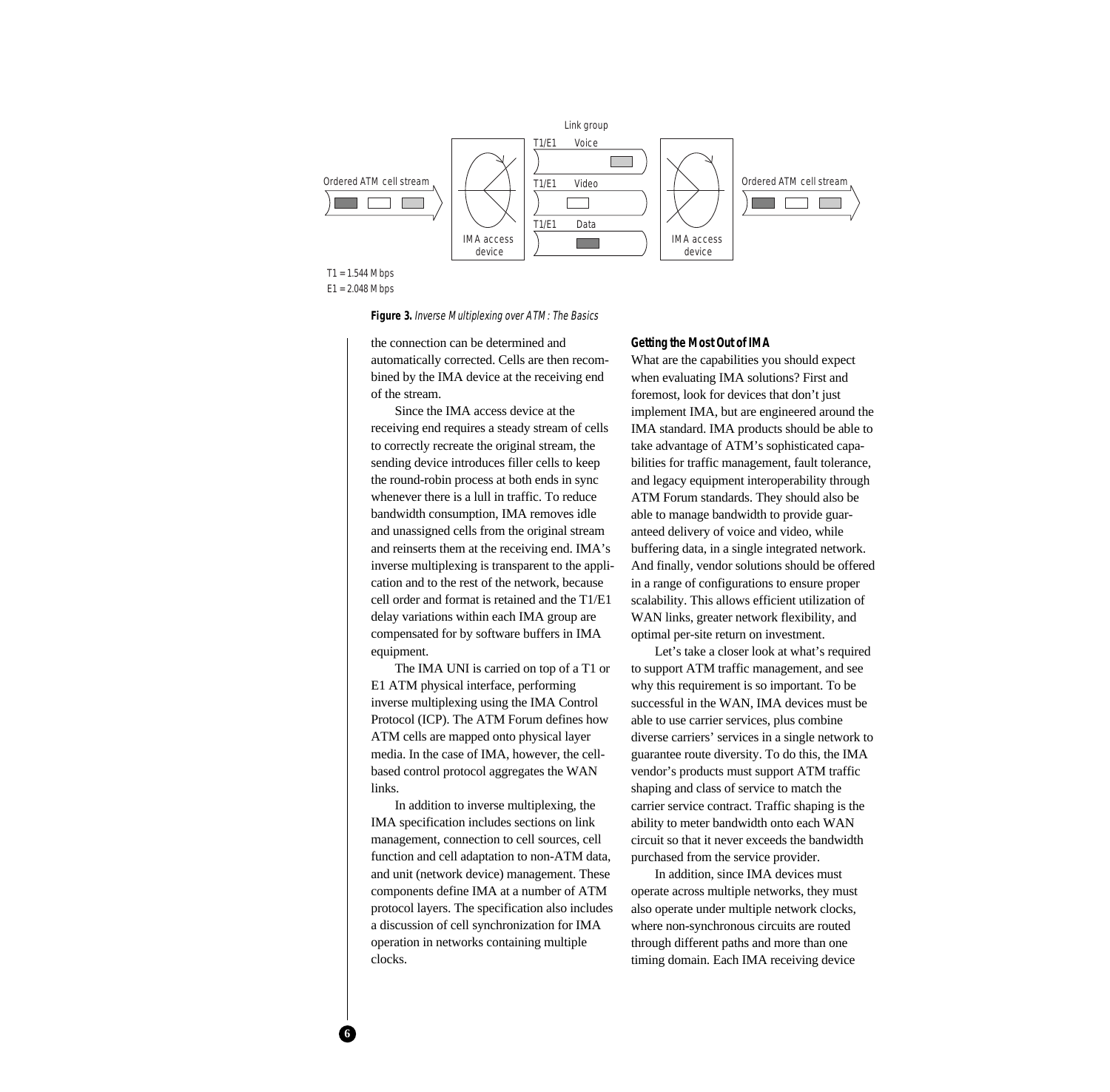must be able to implement controlled frame slippage to compensate for the timing differences between circuits and master clocks, and work in a hybrid (mixed public/private) network.

The vendor's products should also support the capabilities of IMA fault tolerance and provide robust WAN availability features. The product should be able to monitor IMA T1/E1 links for performance and take automatic action to "heal" the network when a link is broken. For advanced fault tolerance, each T1/E1 link should deliver data into its own buffer, which needs to be sufficient to tolerate its potential component of T1/E1 link differential delay variation (the greatest difference in delay between any two links in the IMA bundle). If T1/E1 errors or excessive IMA link delay variation occurs, the IMA device should be able to identify and automatically remove the bad link from the group. The rest of the links should survive this failure and continue to pass network traffic. Insist on IMA solutions that demonstrate this level of fault tolerance.

IMA products must also interoperate with legacy technologies. ATM access products with IMA should be able to interface to data, voice, and video networks without expensive upgrades to existing equipment, and without compromising the services those networks provide to end users. Within the IMA specification, legacy interoperability is provided via internetworking standards such as those called out by the various standards bodies (ATM Forum, ITU-T, Frame Relay, etc.). Legacy sources such as Ethernet, Frame Relay, serial applications, circuit switched, and others should be supported. For example, an Ethernet or Frame Relay interconnection lets an existing router or routed application with no ATM

interface connect to an ATM access device, where its data traffic may be combined with voice and video and then sent on to the WAN using IMA.

And finally, an important caution: as you evaluate IMA products, be wary of vendors who offer a narrow range of products or a single product that promises to accomplish everything. Instead, select a product lineup that is designed for flexibility of solutions; one that offers a wide set of product options and an opportunity for cost savings. Many vendors with a single solution oblige their customers to overpurchase, which actually forfeits the scalability and flexibility at the core of the IMA standard. Big switches for small jobs, for example, are cost-excessive up front as well as over the long term due to the price of maintenance, upgrades, and administration, and are likely to waste bandwidth by using expensive, high-capacity switch slots for low line rates such as T1/E1.

# **3Com Provides Robust, Standards-Based IMA Products**

3Com's product offerings meet all the criteria for successful IMA implementation. In fact, 3Com is an active participant in the ATM Forum's development of the IMA standard, as well as the first vendor to bring to market products that adhere to the IMA specification. As a result, 3Com networking solutions make the best use of IMA and exceed ATM technology's specifications on traffic shaping for optimal control of bandwidth allocation.

What's more, 3Com is the first vendor to deliver enhanced ATM traffic shaping that smoothes traffic to wide-area services, using both cell transfer/queuing and bulk rate trunk shaping. 3Com's traffic shaping alleviates

# **Characteristics of a Successful IMA Solution**

- Engineered around the IMA standard
- Full implementation of ATM capabilities for traffic management
- Complete fault tolerance capabilities, including self-monitoring and self-healing links
- Connectivity with legacy technologies
- A range of product offerings for locations of all sizes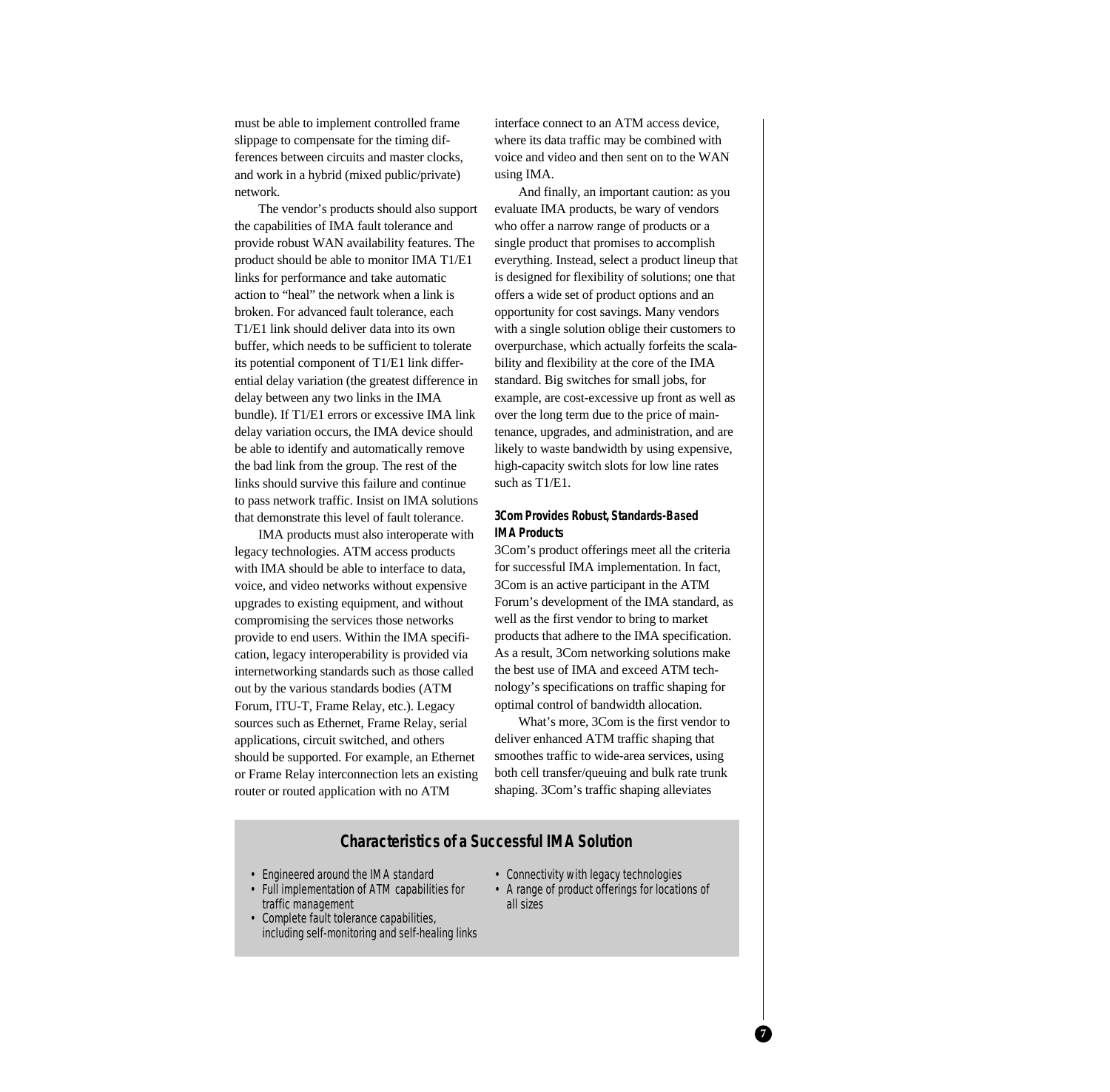congestion for peak and bursty traffic, especially when input speeds exceed WAN access speeds.

3Com IMA products also provide a high rate of tolerance for link delay variation. Here 3Com not only meets but exceeds the IMA specification for acceptable differential delay. The PathBuilder™ S600 T1/E1 UNI with the Integrated IMA module allows up to 70 milliseconds (msecs) of link delay variation, whereas the ATM specification calls for only 25 msecs. This protects users from the delay that can occur under real-world conditions, such as T1/E1 backhauls and synchronization issues resulting from service by a variety of carriers.

In addition, IMA access products from 3Com provide superior resilience across the network, with an automatic mechanism for removing failed lines from an IMA bundle. Under such failure conditions, 3Com products keep good links in operation using adjusted bandwidth (Figure 4). This "self-healing" capability provides a great tool for ensuring overall network resilience (Figure 5).

In addition to fault tolerance and network resilience, 3Com delivers on another IMA selection criterion: support for legacy interfaces. In fact, 3Com, has the widest range



**Figure 4.** Fault Tolerance in 3Com IMA Products

circuit switched are among the legacy interfaces installed and in operation on 3Com platforms.

Most important, though, the architecture of 3Com's IMA products allows for growth without forklift upgrades, delivering both cost savings and flexibility. The products range from a platform for a single T1/E1 link that is software upgradeable for IMA, to a platform for mid-sized branch offices, to a chassis-based platform.

# **The Benefits of 3Com's PathBuilder WAN Switch Family**

For the central site, the powerful PathBuilder S600 WAN access switch provides high performance, flexibility, and scalability in a compact, six-slot chassis, configurable with a mix of trunk and application modules.



**Figure 5.** Self-Healing T1 IMA Loop with Fail-Safe IMA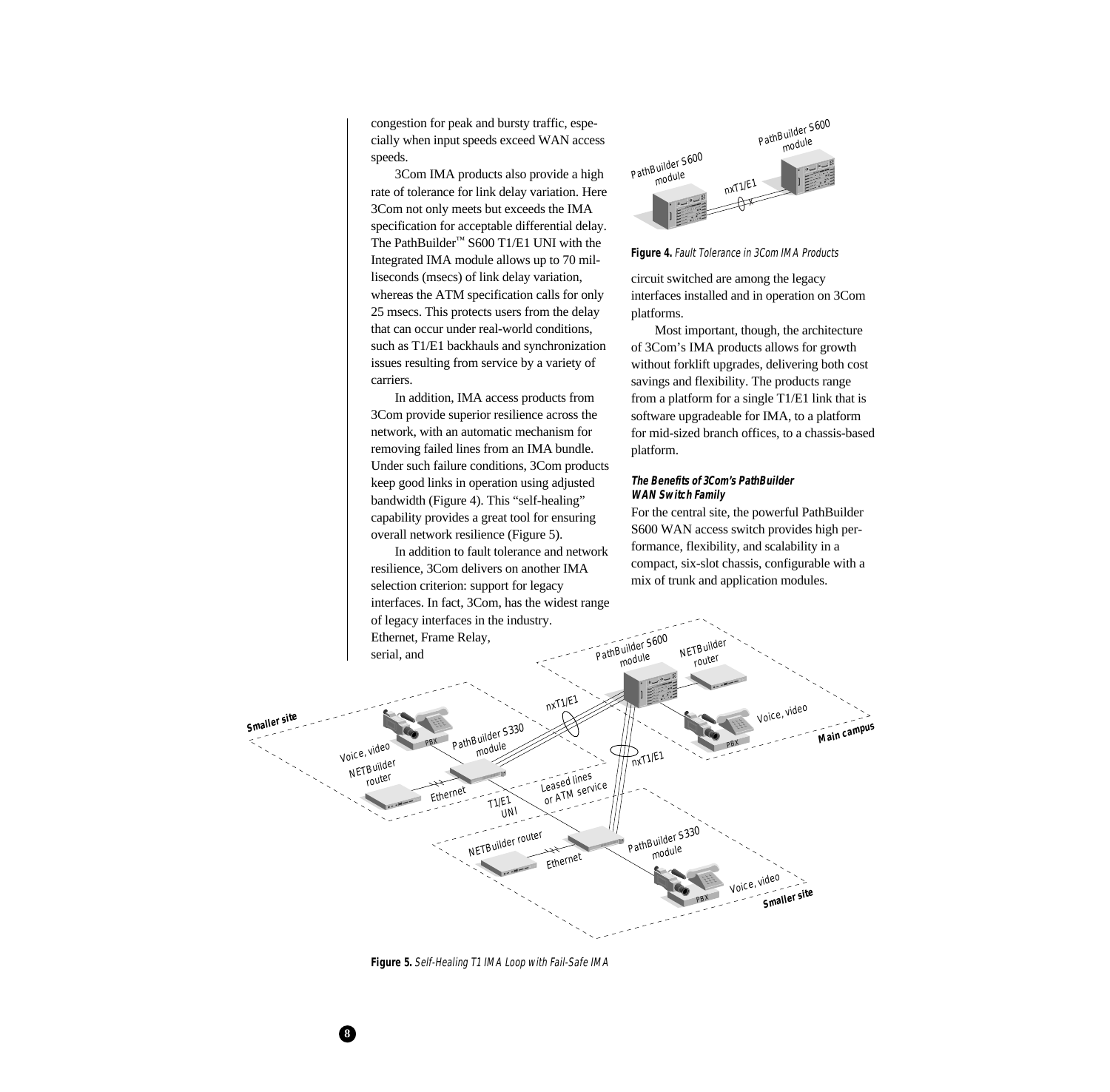

**Figure 6.** A Complete Solution for Public ATM Network Access

The PathBuilder S600 T1/E1 UNI with the Integrated IMA module provides up to eight T1 or E1 ATM ports that can be used individually or in IMA bundles of two, four, or eight circuits to offer an ATM connection of up to 12 Mbps (T1) or 16 Mbps (E1). The module's versatility makes it ideal for extending public or enterprise ATM networks to small sites without expensive T3/E3 or OC-3c/STM-1 access (Figure 6).

For deployment of ATM applications across the enterprise to branch offices, the SuperStack® II PathBuilder S300 WAN access switch, also shown in Figure 6, combines the high-performance features of the PathBuilder S600 switch with the versatility and scalability of the SuperStack II system architecture. The SuperStack II PathBuilder S330 switch offers nxT1/E1 IMA access with up to four interfaces for an aggregate bandwidth of 6 Mbps.

For sites requiring only a single T1 link today, the "IMA-ready" SuperStack II PathBuilder S310 switch is a cost-effective entry point. As bandwidth requirements increase over time, a simple software download upgrades the device to a SuperStack II PathBuilder S330 switch with full IMA capability.

Because 3Com's IMA products are designed from the ground up to support the IMA specification, they make efficient use of IMA carrier services. For example, 3Com's SuperStack II PathBuilder S330 switch lets users upgrade from a single T1/E1 to a group of IMA T1/E1s without additional hardware or interfaces. This type of scalability allows seamless network growth. And 3Com's chassis-based central site solution, the PathBuilder S600 switch, supports eight T1/E1 UNIs per card for connections to remote sites.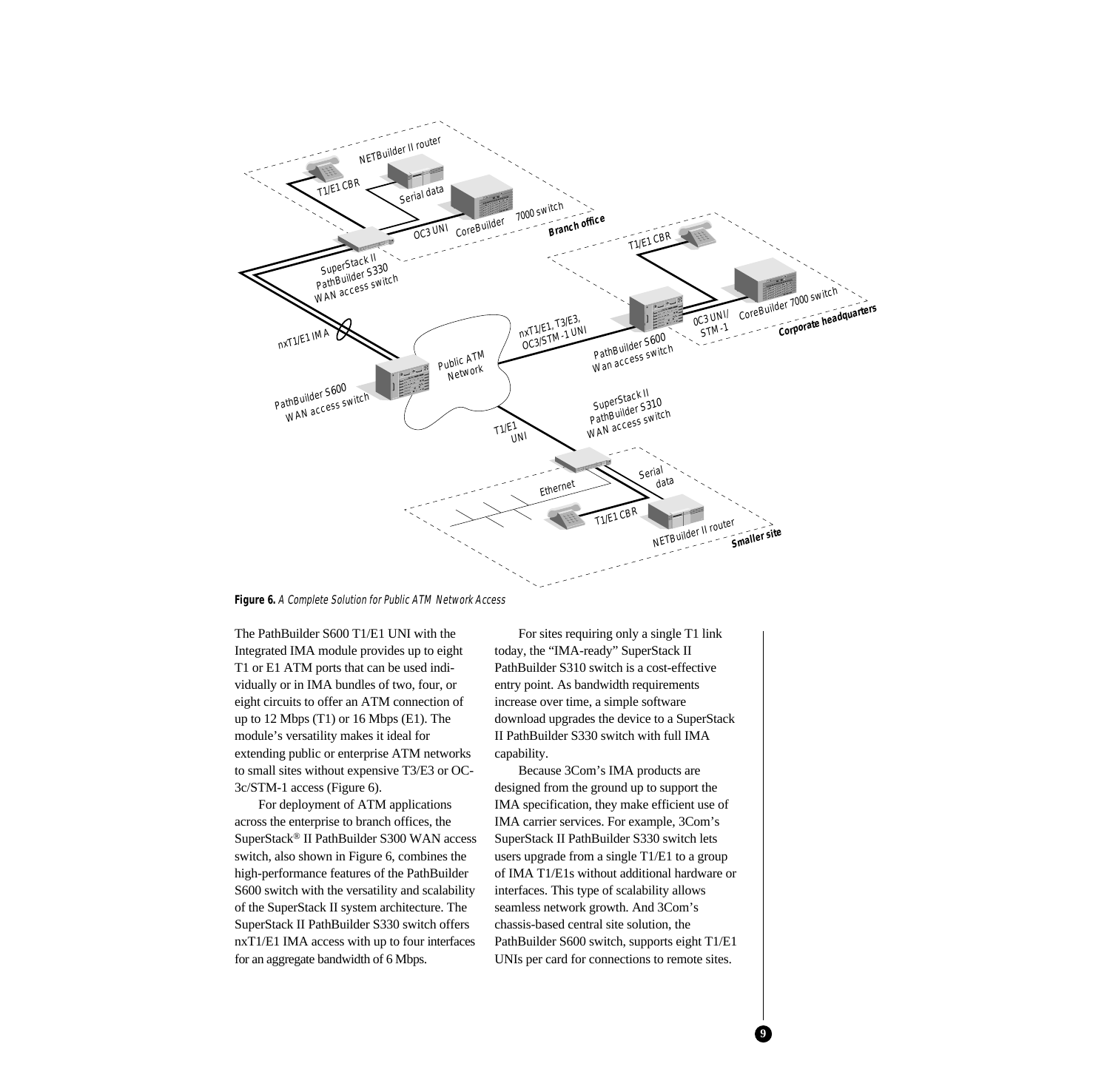# **How 3Com Delivers a Successful IMA Solution**

- As an active member of the ATM Forum and an active participant in development of IMA technology, 3Com engineers its products around the IMA standard.
- 3Com IMA products fully support ATM traffic shaping capabilities, exceeding the IMA specification for differential delay.
- 3Com IMA products automatically detect and remove failed lines from an IMA bundle.
- 3Com offers the widest ranges of legacy-to-ATM interfaces in the industry.
- 3Com's wide range of ATM access products deliver cost savings and flexibility and avoid forklift upgrades.

All PathBuilder products, as well as the broad array of other 3Com networking solutions, can be managed under the Transcend® network management platform. The PathBuilder S600 module offers extensive manageability and diagnostic capabilities with a full SNMP MIB, and can be managed from local or remote sites.

## **Conclusion**

ATM has emerged as a technology of choice for reducing the complexity of WAN communications and offers many compelling business benefits. IMA, a recently approved UNI standard, removes the cost barriers to ATM on the WAN. It enables "right-sized"

and "right-priced" ATM solutions for organizations with mid- to low-range WAN traffic requirements. Combined with ATM, IMA simplifies and reduces WAN cost of ownership through network consolidation, and at the same time ensures fault tolerance. Using ATM and IMA access products from 3Com, an organization's enterprise WAN becomes a more efficient multiservices tool for carrying voice, video, and data.

3Com will continue to support IMA and expand the capabilities of its existing product offerings. As IMA enhancements become available and are made standard, 3Com will be among the first to integrate these improvements into its product offerings.  $\Box$ 

# **Voice and Video Networking over ATM**

In addition to carrying data, 3Com's PathBuilder products ensure fail-safe transport of delay-sensitive voice and video applications across the WAN, using IMA self-healing loops. In addition, because 3Com's IMA solutions adhere to the IMA standard, the PathBuilder family of products delivers excellent voice and video quality through IMA integration with the ATM adaptation layer 1 (AAL 1), a circuit emulation mode that handles constant bit rate traffic. Support for AAL 5 variable bit rate voice and video is planned for release in the near term. Unlike other vendors that use proprietary methods to carry voice traffic, 3Com's adherence to standards ensures quality of service and carrier

interoperability, future-proofing the buying decision.

Through 3Com's support of ATM structured circuit emulation, ATM connections are built at the low level of 64 Kbps DS-0 channels, maximizing the use of ATM WAN circuits. In addition, dynamic bandwidth allocation is supported in all PathBuilder products, which can sense each channel's active and inactive status and apply bandwidth accordingly. If a DS-0 is inactive, bandwidth is dynamically freed up to support other traffic, such as data. That's a real advantage in WAN throughput and efficiency, especially when traffic is carried on slower T1/E1 and nxT1/E1 links.